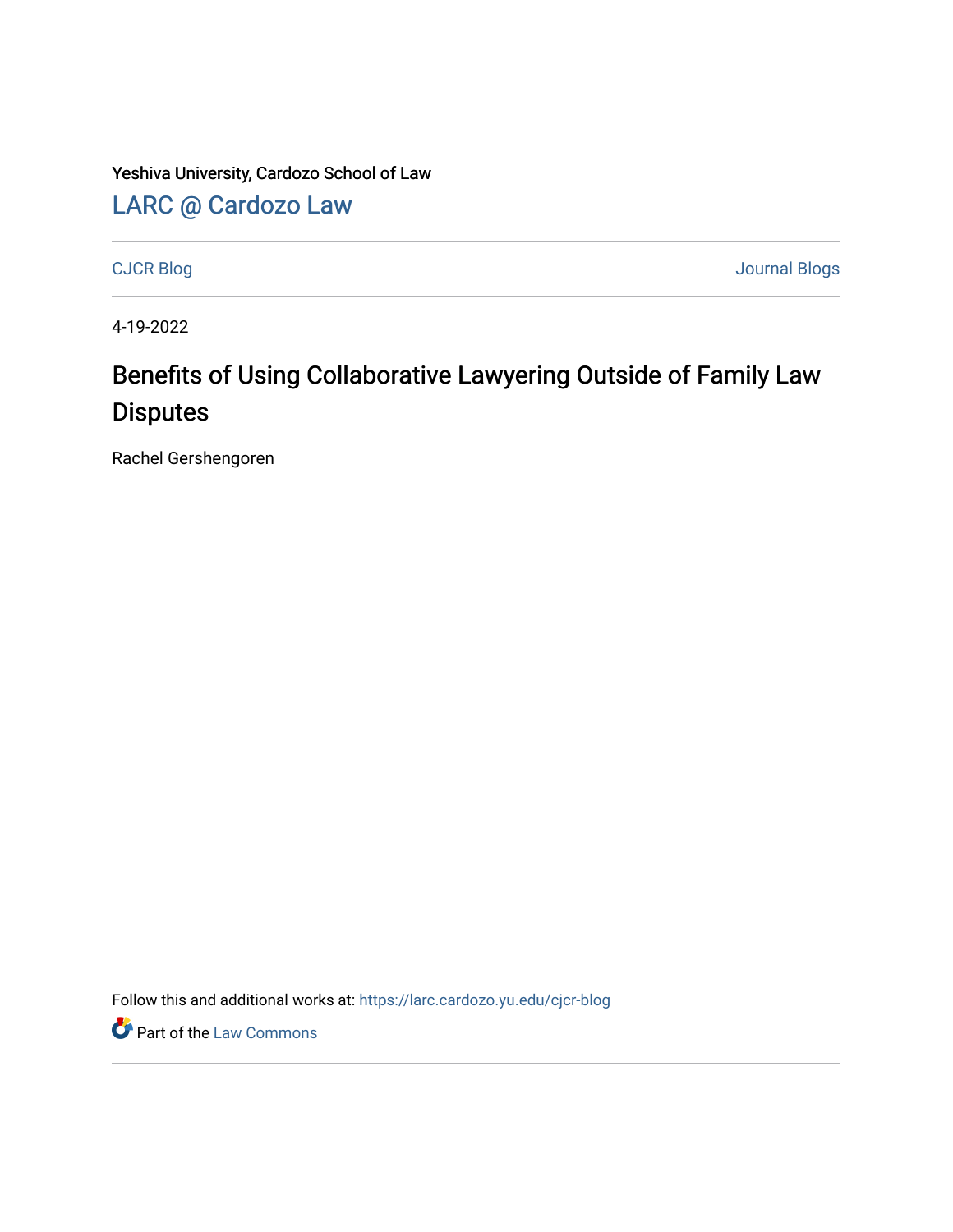## BENEFITS OF USING COLLABORATIVE LAWYERING OUTSIDE OF FAMILY LAW **DISPUTES**

## *Rachel Gershengoren*

Collaborative lawyering<sup>1</sup> is a process of dispute resolution that combines aspects of mediation and negotiation with an agreement to settle.<sup>2</sup> The central elements of collaborative lawyering are that all the parties involved sign a written participation agreement<sup>3</sup> that ensures neither the clients nor the lawyers "make use of or threaten to make use of the court process during collaboration,"<sup>4</sup> and if the clients must resort to litigation, the lawyers are "fired."<sup>5</sup> Thus, there is a financial incentive for all to reach a settlement,<sup>6</sup> and the attorneys work together as colleagues, not adversaries.<sup>7</sup> Another essential element of collaborative lawyering that distinguishes it from mediation or negotiation is that professional experts can be retained as neutrals to help facilitate the process. They are hired by both parties to make the case less adversarial,<sup>8</sup> and like the lawyers, the experts are also barred from litigating.<sup>9</sup>

Collaborative lawyering has made significant strides toward the mainstream in dispute resolution. As of 2018, there are an "estimated 20,000 trained collaborative lawyers and an estimated 50,000 or more completed cases" in the United States and Canada.<sup>10</sup> The legal field is slowly but surely beginning to see the benefits of collaborative lawyering.<sup>11</sup> Despite its increasing popularity, collaborative lawyering has been mostly limited to family law, particularly in divorce

<sup>1</sup> *Judges Love Collaborative Law—Here's Why*, AM. BAR ASS'N (July 2018), https://www.americanbar.org/news/abanews/publications/youraba/2018/july-2018/neither-mediators-nornegotiators--collaborative-lawyers-emphasi/ [https://perma.cc/WVD3-S33A] ("Collaborative law was spearheaded

by Stu Webb.") [hereinafter Judges Love Collaborative Law].

<sup>2</sup> James K.L. Lawrence, *Collaborative Lawyering: A New Development in Conflict Resolution*, 17 OHIO ST. J. DISP. RESOL. 431 (2002).

<sup>3</sup> *See* Susan Davis White, *Collaborative Participation Agreement – SAMPLE*, FAM. COLLABORATIVE L., http://family-collaborative-law.com/collaborative-process/collaborative-participation-agreement/

<sup>[</sup>https://perma.cc/G76N-T35Q] (last visited Apr. 19, 2022) (for a further look at a sample participation agreement); see also Lawrence, *supra* note 2, at 432 ("The heart of the collaborative lawyering process is the Participation Agreement, which each lawyer and client must sign at the outset of negotiations. In the Participation Agreement, the parties agree that each attorney's representation in the pending matter will be for settlement purposes only and that the parties can proceed to litigation only if they obtain new counsel.").

<sup>4</sup> Judges Love Collaborative Law, *supra* note 1.

<sup>&</sup>lt;sup>5</sup> *Id.* (another element includes a full disclosure of information by all parties at all times).

<sup>6</sup> David Hoffman & Pauline Tesler, *Collaborative Law and the Use of Settlement Counsel*, *in* THE ALTERNATIVE DISPUTE RESOLUTION PRACTICE GUIDE (B. Roth ed., 2002) [Chapter 41].

<sup>7</sup> Danae C. Woodward, *What is Collaborative Practice and What Does it Have to Do With the Practice of Employment Law?*, NCBARBLOG.COM (Aug. 24, 2016), https://ncbarblog.com/what-is-collaborative-practice-andwhat-does-it-have-to-do-with-the-practice-of-employment-law/ [https://perma.cc/HW4J-JHFK].

<sup>8</sup> Kirk Stange, *Neutral Experts in Collaborative Divorce*, JD SUPRA (Sept. 3, 2019), https://www.jdsupra.com/legalnews/neutral-experts-in-collaborative-divorce-99426/ [https://perma.cc/8V98-2P4F].

<sup>9</sup> Judges Love Collaborative Law, *supra* note 1; Stange, *supra* note 8 (common experts retained in collaborative divorce proceedings are financial experts, child custody professionals, and mental health professionals).

<sup>10</sup> Judges Love Collaborative Law, *supra* note 1.

<sup>&</sup>lt;sup>11</sup> *Id.* (Such benefits include high levels of creative control in the process; a cheaper, faster, and more confidential process, as opposed to litigation; professional expert guidance; and an incentive for all parties to reach a settlement.).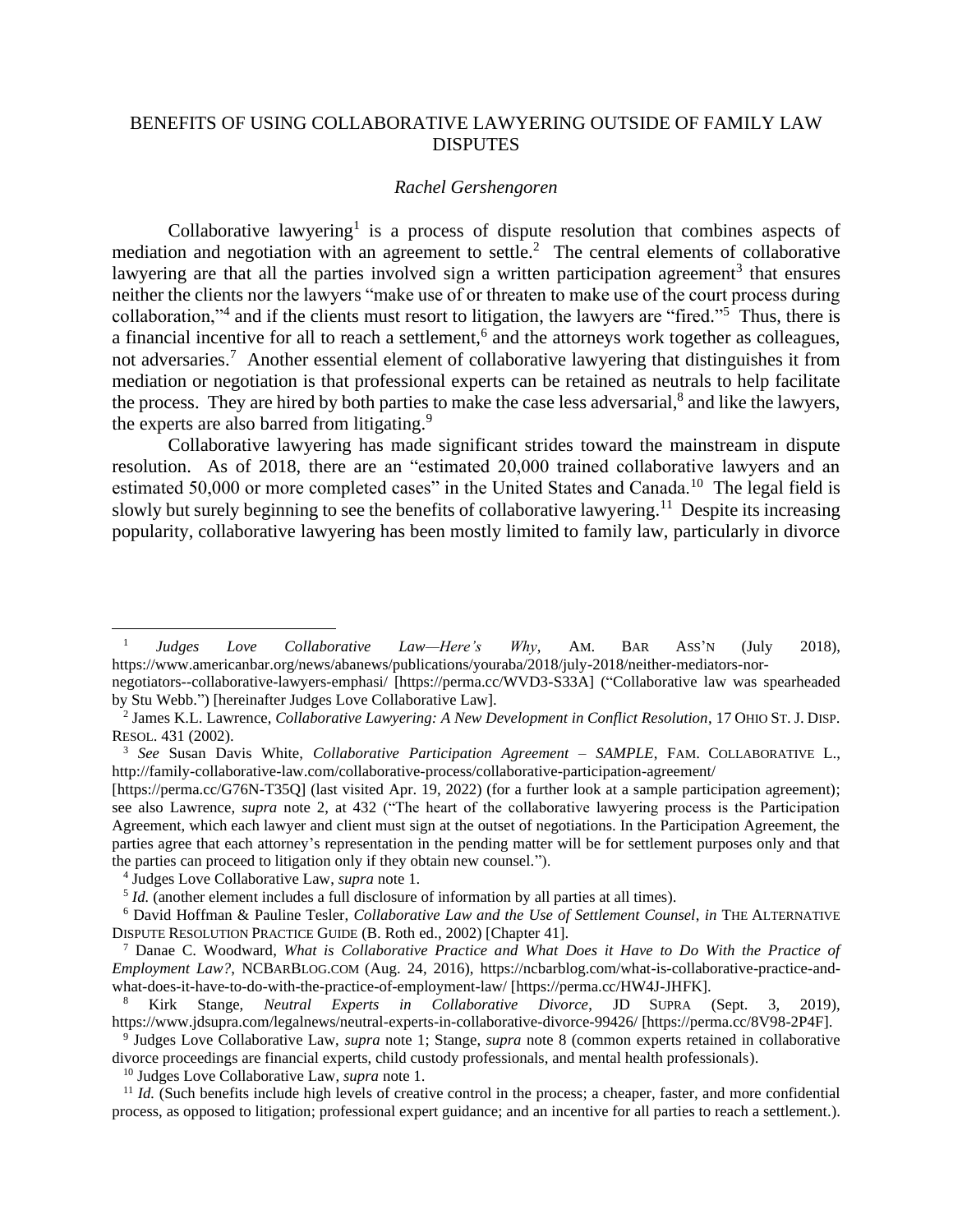proceedings.<sup>12</sup> When searching through the International Academy of Collaborative Professionals  $($ "IACP"),<sup>13</sup> the majority of providers fall under family law.<sup>14</sup> In fact, a 2010 IACP practice survey of collaborative lawyers found that 97% of cases reported were divorce cases and that "middle and upper middle class educated divorcing spouses with children are making the most use of the collaborative process."<sup>15</sup> It makes sense that collaborative lawyering would take off in the family law field because the founder himself was a family law attorney.<sup>16</sup> Additionally, alternative dispute resolution grew out of family disputes.<sup>17</sup> However, it has remained dominant in this field because not only is mediation—the closest form of dispute resolution to collaborative lawyering used in domestic conflicts,<sup>18</sup> but also the benefits of collaborative lawyering include avoiding adversarial litigation. This is especially beneficial when the dispute involves children; using child experts, tax experts, and others who are best utilized in divorce proceedings can allow families to get the most out of the collaborative process.

As collaborative lawyering continues to thrive in the ADR field, it should expand into other areas of law. There are international and national organizations devoted to expanding the collaborative law practice. The IACP and the Global Collaborative Law Council ("GCLC") are just two of the organizations that have begun providing education into other areas of law, particularly in business, commercial, and employment disputes.<sup>19</sup> The IACP met in Chicago in 2005 to explore how it could best promote collaborative law with civil law cases,  $^{20}$  and the GCLC first established itself in 2004 with the exclusive goal of expanding the use of collaborative law into civil disputes,<sup>21</sup> but these initiatives have yet to gain much traction.<sup>22</sup> Individual states have also begun advancing their own collaborative law organizations. For example, in 2014, the Dispute Resolution Section in North Carolina formed a Collaborative Law Committee to expand

<sup>12</sup> Mary Juetten, *Why are Only Family Lawyers Using Collaborative Law?*, ABA J. (Mar. 22, 2021, 9:06 AM), https://www.abajournal.com/columns/article/evaluating-collaborative-law-outside-of-matrimonial-matters [https://perma.cc/7ZRW-BTD5].

<sup>13</sup> *Collaborative Practice Groups*, INT'L ACAD. COLLABORATIVE PROS., https://www.collaborativepractice.com/collaborative-practice-groups?country=1228&state\_province=All [https://perma.cc/2AMM-Y5ED] (last visited Apr. 19, 2022) [hereinafter IACP].

<sup>14</sup> Juetten, *supra* note 12; IACP, *supra* note 13.

<sup>15</sup> Linda K. Wray, *The International Academy of Collaborative Professionals Research Regarding Collaborative Practice: Basic Findings*, INT'L ACAD. COLLABORATIVE PROS. RSCH. COMM., https://www.collaborativepractice.com/sites/default/files/2011\_08\_26\_CollaborativePracticeReport\_shortversion.pd f [https://perma.cc/98FH-S3XH] (last visited Apr. 19, 2022) (there has not been an updated survey on the IACP website since 2010).

<sup>16</sup> *Stu Webb*, INT'L ACAD. COLLABORATIVE PROS., https://www.collaborativepractice.com/members/13682 [https://perma.cc/5HWQ-KWZZ] (last visited Apr. 19, 2022).

<sup>&</sup>lt;sup>17</sup> Amy J. Cohen, *The Family, the Market, and ADR*, 2011 J. DISP. RESOL. 91, 94 (2011) ("When ADR emerged as a recognizable field in the mid-1970s and early 1980s, ADR theorists regularly compared the resolution of family conflicts with the resolution of commercial conflicts.").

<sup>18</sup> *Alternative Dispute Resolution: Find a Mediator / ADR Services,* N.Y. STATE UNIFIED CT. SYS., http://ww2.nycourts.gov/ip/adr/Info\_for\_parties.shtml [https://perma.cc/EY73-776L] (last visited Apr. 19, 2022). <sup>19</sup> Woodward, *supra* note 7.

<sup>20</sup> Tania Sourdin, *Collaborative Law: Using it in Commercial and Business Disputes*, LA TROBE UNIV., https://www.carneyandgood.com/uploads/1435156420\_commercial-business-collaborative-law.pdf [https://perma.cc/9TNL-3MC4] (last visited Apr. 19, 2022).

<sup>21</sup> Woodward, *supra* note 7.

<sup>22</sup> Juetten, *supra* note 12; *The Uniform Collaborative Law Rules/Act: Frequently Asked Questions*, UNIF. L.COMM'N, https://www.uniformlaws.org/HigherLogic/System/DownloadDocumentFile.ashx?DocumentFileKey=73741eccc7b0-fede-219f-c3f62a0cc71b&forceDialog=1 [https://perma.cc/35XB-3CFD] (last visited Apr. 19, 2022).